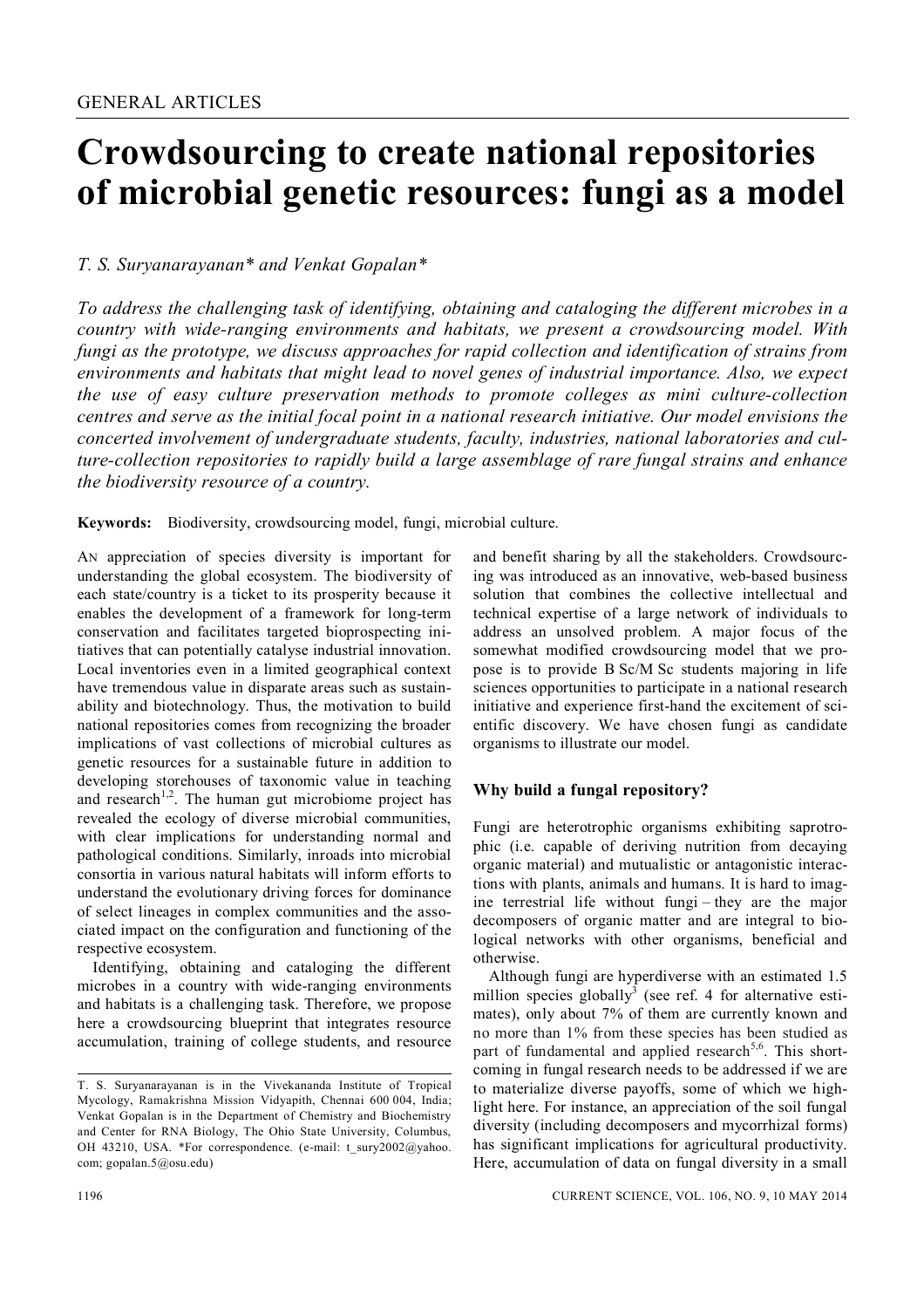

**Figure 1.** Roadmap for the crowdsourcing initiative to build national repositories. For simplicity, many details including administrative mechanisms have not been included.

scale from different locations would make the biodiversity data-mining exercise highly manageable while ensuring that the collective efforts culminate in a large repository for bioprospecting. From an industrial perspective, fungal enzymes currently used in different processes come from just five genera of fungi<sup>7</sup>, clearly an under utilization of the vast fungal potential to produce bioactives and catalysts<sup>8</sup>. In this context, the likelihood of identifying novel fungal genes which encode either for entire pathways for biogenesis of secondary metabolites or for individual enzymes with unusual attributes, is higher in some parts of the world (e.g. the tropics) where there is high diversity of organisms on which the fungi depend for their survival<sup>3</sup>. Thus, the economic and ecological impact of fungi on humans and human-related activities lends support to building national fungal repositories.

## **Roadmap for crowdsourcing efforts to build a national repository**

The highly successful Phage Hunters Integrating Research and Education (PHIRE) program in the US that is funded by the Howard Hughes Institute is inspiring and instructive both for its scope and success in establishing mechanisms that enable undergraduate and even highschool students to engage in independent scientific

research. By providing simple procedures and protocols for mycobacteriophage isolation and characterization, motivated students with little or no prior exposure to advanced techniques or biological concepts are trained to become scientific explorers. We emulate some aspects of the PHIRE program in our four-phase crowdsourcing strategy (Figure 1). Although the initiative elaborated below is for the Indian context, the model should be equally applicable to other countries as well.

## *Phase I*

The number of fungal isolates obtained from different habitats constitutes the base of the biodiversity mapping enterprise and, by extrapolation, the bioprospecting pyramid. This exercise could be a daunting task for India, a large country. One way to render the problem more tractable initially would be to restrict the collection of fungi to less-studied habitats and extreme/stressed environments. The expectation is that organisms with unusual traits (due to novel genes) are likely to be favoured in these challenging environments. The focus would include, for example, endophytic/litter fungal inhabitants of plants from different types of forests and deserts, colonizers of herbivore rumen and dung, symbionts from seaweeds and sponges, and opportunistic fungi from polluted, hypersaline and heavy-metal contaminated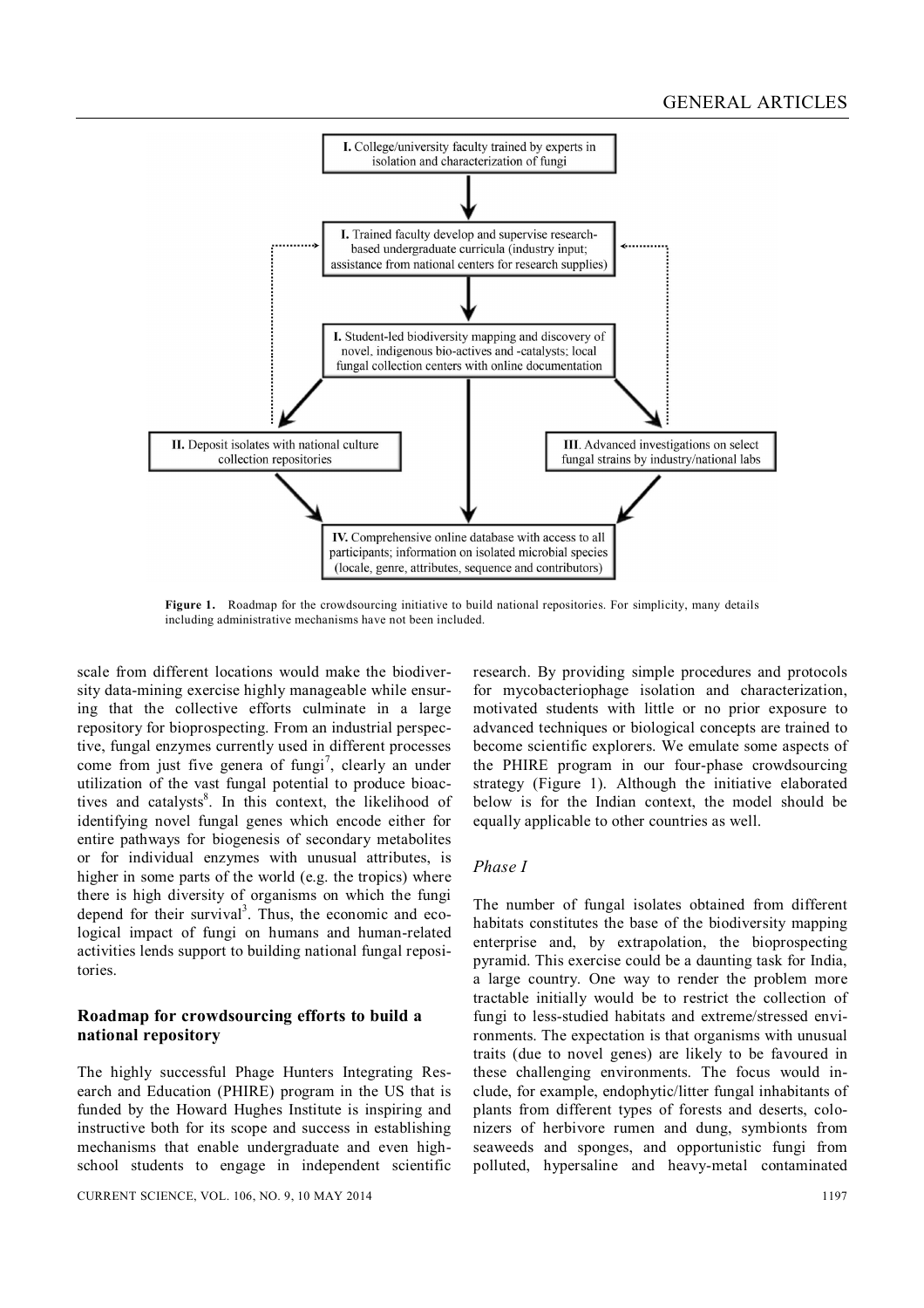| Characteristics of fungi              | Key attribute of suggested method                                              |
|---------------------------------------|--------------------------------------------------------------------------------|
| Cellulolytic fungi                    | Incubation in cellulose-supplemented growth medium as the sole carbon source.  |
| Halotolerant and halophilic fungi     | Incubation in NaCl-amended growth medium.                                      |
| Thermophilic fungi                    | Incubation in suitable medium at high temperatures.                            |
| Endophytes of roots, leaves and stems | Isolation from plant tissues on simple medium following surface sterilization. |
| Soil fungi                            | Isolation by dilution plating, baiting, soil steaming or Warcup method.        |
| Litter and dung fungi                 | Incubation of litter or herbivore dung in moist chambers.                      |
| Aquatic fungi                         | Incubation of water sample with boiled seeds or cellophane strips.             |
| Alkaliphilic fungi                    | Incubation of alkaline soil in growth medium with $pH > 9$ .                   |

**Table 1.** Some methods for isolating fungi from less-studied habitats or with unique traits

soils<sup>9</sup>. Fungi from such little explored habitats have already afforded unexpected benefits. For example, fungi colonizing koala faeces produce hydrolases of industrial importance $10$ , while rumen fungi produce interesting gly- $\cosidases^{11}$ .

College/university students majoring in biology, biochemistry, biotechnology and microbiology will be the key players in the undertaking to isolate fungi from different habitats. For instance, students in a degree-granting institution located in an industrial belt might concentrate on isolating fungal strains from effluent-affected soils. After a few months, each participating college/university would have several isolates of fungi from a specific environment that it chose to study. At this stage, the focus of the project would shift from isolation to screening of the isolated fungi for production of novel enzymes or bioactivities using simple agar plate-based assays. For both stages, the experiments are rather straight forward requiring simple equipment: a pressure cooker for sterilizing growth media, a table-top wooden inoculation chamber fitted with a germicidal UV lamp, petri dishes, conical flasks, microcentrifuges and growth incubators.

Methods of media preparation and isolation of fungi from different habitats and environments are well established $12-14$ . While most fungi could be isolated using simple media, the medium composition or incubation methods could also be altered to isolate fungi with specific characteristics<sup>15</sup> (Table 1). These fungal isolates could be identified based on microscopic attributes described in standard manuals $13,16-19$ , and grown in suitable media prior to tests of various bioactivities. To identify those fungi that produce anti-algal, -fungal or -bacterial metabolites, the autobiogram method which is both rapid and simple could be used<sup>20</sup>. Similarly, to visualize production of specific enzymes by the isolated  $fungi<sup>21</sup>$ , agar plates infused with suitable substrates could be employed. The assay conditions can be adjusted to screen for activities under industrially relevant physicochemical conditions (temperature and high/low pH).

For the above plan to be successful, college faculty need to attend a short training programme by experts on isolation, culturing and testing of fungi. This training could be a part of the mandatory refresher courses conducted by the various universities and organized by the

University Grants Commission for college teachers. Trained faculty can then undertake to supervise the shortterm projects of the students and also train more mentors in subsequent refresher courses. Importantly, professional development of teachers will result from these research activities that they supervise.

To ensure that students have an enriching researchbased curricula, it would be useful to have a centralized mechanism for distribution of protocols and reagents, similar to the NCERT kits now being distributed to schools in India. A national centre (e.g. Microbial Type Culture Collection (MTCC), Chandigarh) could play a role in this undertaking.

The approaches mentioned above are expected to provide a common platform that will ensure uniformity in training while maintaining rigour in the scientific pursuits. Such safeguards are needed if crowdsourcing is to be effective and reliable. In fact, while social networking has been used effectively for biodiversity mapping, a common refrain associated with such citizen science is the variability in data-gathering and documentation<sup>22</sup>.

#### *Phase II*

Although industrially important fungi can be isolated from different habitats of the country, their potential can be fully realized only with coordinated academia– industry or academia–national research institute partnerships. We list some suggestions in this regard. First, once colleges/universities express willingness to participate in the national initiative, local chemical/biotechnology companies or national research laboratories could hold workshops where they present in broad strokes (without sharing proprietary information) longstanding problems that continue to challenge their respective industry and whose solutions could come from fungal research. Such exchanges will stimulate students to consider new directions while planning their screening activities. Second, national funding agencies [Department of Biotechnology (DBT) or Department of Science and Technology (DST)] that have identified thrust areas should establish new mechanisms for enabling these ties. For example, the research focus might be on a microbial disease that afflicts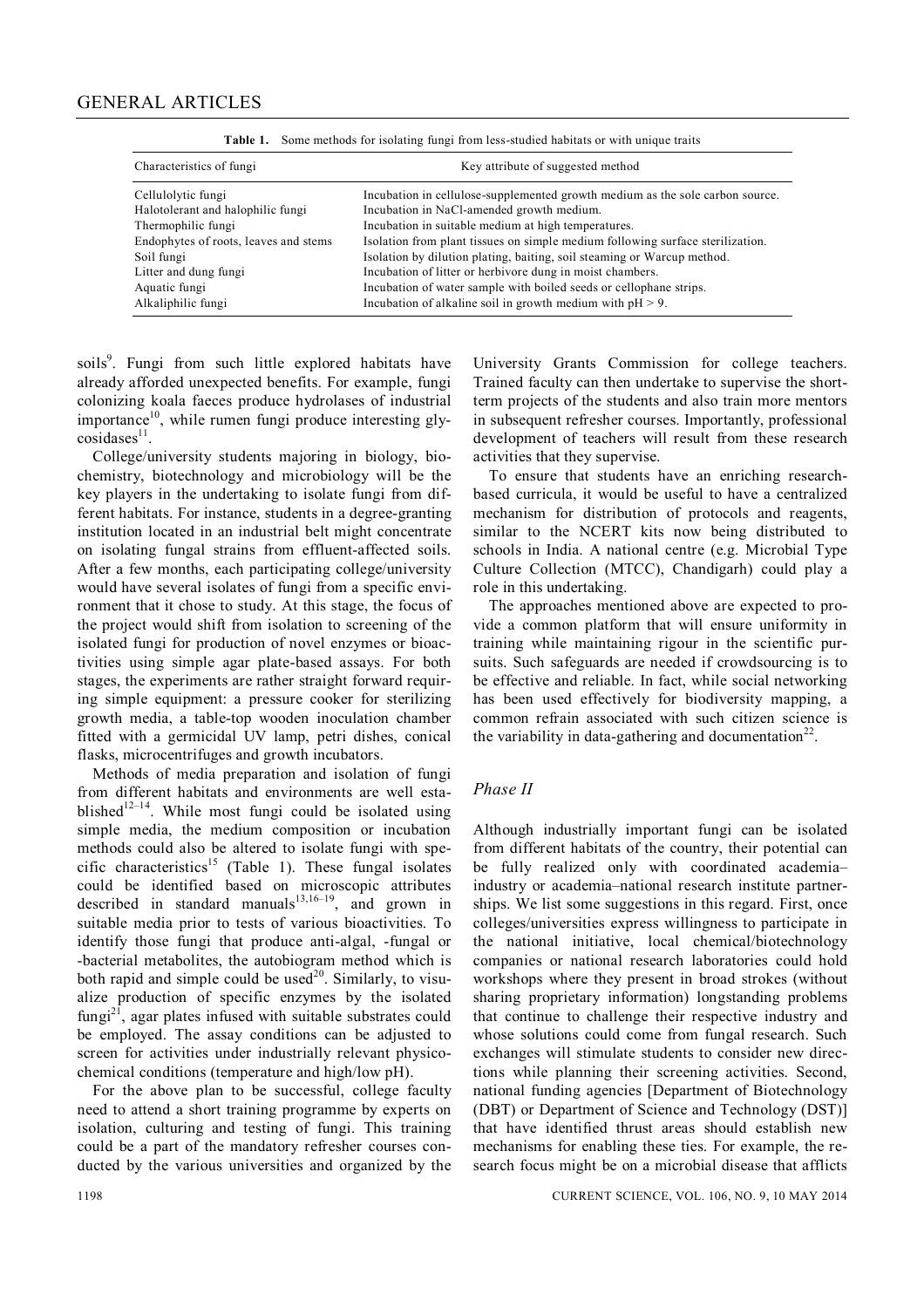a cash crop in a certain locale. Based on the premise that an endophyte from resistant plants in this locale might synthesize an antimicrobial compound that protects against this pathogen, colleges in this locale should be able to work together with the Principal Investigators and Ph D students of DBT/DST-funded research projects on this topic. Special incentives in the form of additional research budgets should be provided to encourage involvement of undergraduate students in such *de novo* research. Collectively, these different kinds of partnerships will sharpen the problem-solving skills of college students and possibly motivate a few of them to choose a scientific research career.

A college which identifies a strain/consortia with valuable properties might not have the wherewithal to fully reap the potential and would have to hand it off to another institute/industry with dedicated facilities (e.g. high-throughput spectrophotometric/fluorometric assay capabilities) and sophisticated expertise (e.g. metagenomic DNA sequencing to reveal valuable novel gene variants in non-culturable fungi). Therefore, it is important to develop at the outset intellectual property- and benefitsharing formulas that ensure recognition and compensation of all stakeholders.

## *Phase III*

As large-scale maintenance of cultures is costly and requires some troubleshooting expertise, colleges could serve as mini-collection centres and maintain a few cultures of fungi isolated from a special habitat. By subculturing the fungi on agar slants prepared in 1.5-ml Eppendorf tubes, the space required can be minimized<sup>23</sup>. Five such slants per isolate can easily be prepared and topped with either sterile water or mineral oil, placed in sterile polythene covers and refrigerated. Such cultures survive for several years, circumventing the need to subculture often. Following this approach, the Vivekananda Institute of Tropical Mycology (VINSTROM), Chennai has isolated and is preserving  $~1000$  endophyte isolates obtained from mangroves, forests trees and marine plants in southern India. The VINSTROM collection has isolates that produce novel enzymes or anti-algal, -fungal, -insect, -bacterial and -oxidant metabolites<sup>24–26</sup>; some of them exhibit unique traits such as heat-tolerant spores $2^7$ .

All colleges would also submit to national centres the potential strains that they have isolated and obtain accession numbers for them. They should also maintain a registry with information about the students and faculty involved in the isolation of the strains. The national centres would confirm the taxonomic identity and, if confirmed to be unique, also maintain the isolates submitted by the various colleges. Today, MTCC holds a total of only about 9000 microbial cultures, which includes bacteria and fungi (mtcc.imtech.res.in/aboutmtcc.php). Similarly, the National Fungal Culture Collection, Pune, has about 2800 different fungi (nfcci.dinpl.com/about\_us.php). With crowdsourcing, these numbers will increase rapidly.

# *Phase IV*

Akin to PhagesDB.org, we propose a portal for collation of all the fungi identified by the crowdsourcing initiative. This central warehouse of information will collate important data on all fungi, including their geographical/ biological source. The portal should also serve as a forum that establishes networks between researchers and policy analysts. While individual colleges will be encouraged to independently showcase their findings, a shared website that has the entire compendium will be valuable. Moreover, given the plummeting costs of genome sequencing, it is likely that many of these fungi will be sequenced in the coming years and the sequences will be part of a comprehensive database, which needs to be maintained. One of the national culture collection centres could undertake these responsibilities provided additional resources and manpower are available to them. In this regard, those actively inolved with the CSIR-led open source drug discovery programme can provide valuable pointers and play advisory roles.

# **Summary**

We hope that the above plan will motivate faculty and educational policy-makers to consider the desirability of and strategies for incorporating research-based curricula in the education of young scientists. Beta testing of the model in a small scale before wide implementation is critical. Moreover, we realize that it will be useful to integrate this initiative with ongoing DBT-led public– private partnership efforts to explore microbial diversity for producing industrially valuable products. With appropriate planning, it is our hope that college students can begin to view the formulation, testing and execution of a research project as a doable and enjoyable exercise. When such training activities are effectively integrated to build valuable genetic resources, the broader impact of the research undertaking gains added significance.

<sup>1.</sup> Hawksworth, D. J., Fungal culture collections as biotechnological resource. *Biotechnol. Genet. Eng. Rev.*, 1985, **3**(1), 417–453.

<sup>2.</sup> Sette, L. D., Pagnocca, F. C. and Rodrigues, A., Microbial culture collections as pillars for promoting fungal diversity. *Fungal Genet. Biol.*, 2013, **60**, 2–8.

<sup>3.</sup> Hawksworth, D. L., The magnitude of fungal diversity: the 1.5 million species estimate revisited. *Mycol. Res.*, 2001, **105**(12), 1422–1432.

<sup>4.</sup> Aime, C. M. and Brearley, F. Q., Tropical fungal diversity: closing the gap between species estimates and species discovery. *Biodivers. Conserv.*, 2012, **21**(9), 2177–2180.